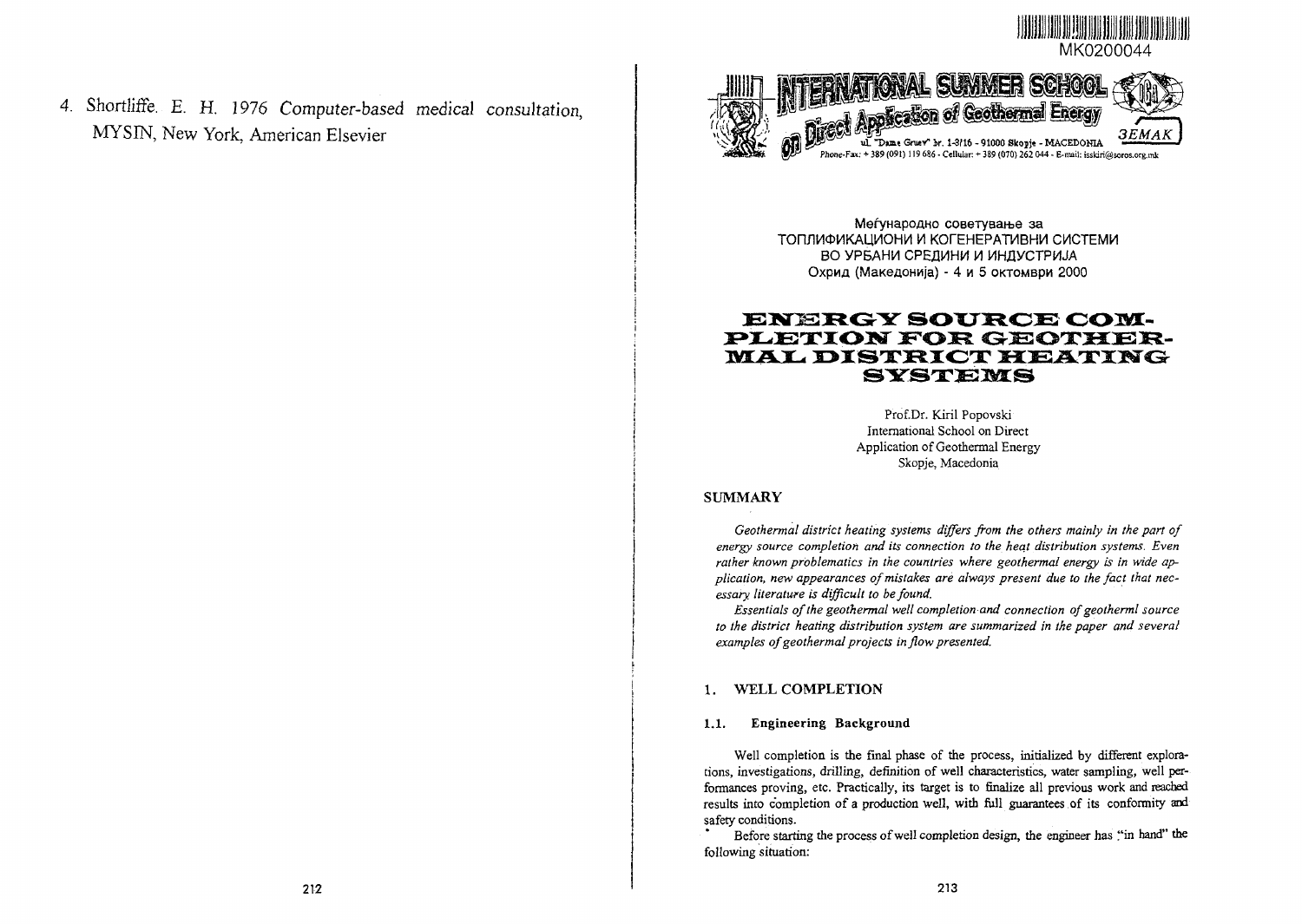- A hole between the formation and surface;
- Results of investigations of physical/chemical conditions of the formation drilled;
- Results of measurements of flow under different influencing conditions, i.e. "capacity" characteristics of the well;
- Results of thermal water analysis;
- Results of measurements of the reservoir behavior under different "exploitation" con- $\overline{a}$ ditions;
- Material selection guideline; and
- "Know-how" based on the experience of results of different types of well completion for similar reservoirs and wells, own or of the others.

His task is to "unify" inter influences of all the listed factors and to make decision for an optimal compromise, fulfilling the request of a safe production and exploitation with minimally possible capital investment, exploitation and maintenance costs. It is for sure a rather complicated problem if taking into account that some of the project requirements arc opposite to each other (maximal economy versus maximal safety and long lasting?).

Detailed elaboration of the problem and explanation of consisting "sub-problems" of different science and technical disciplines is not possible in a short. However, it is possible to make a review of consisted problematics and recommendable solutions, based on the experience of known European low-temperature reservoirs projects.

### 1.2. • Underground completion

The aim of underground completion is to stabilize the well production, i.e. to reduce the risks of instability caused by:

- Low mechanical resistance from the production formation; and
- Return phenomena of solid materials from the production formation.

Both reasons can result with rapid plugging of the well and, in that way, with a consequent loss of its production capacity.

If appears, the problem can be resolved (Bottai, 1992) by using a slotted liner although theoretical production is reduced. Consequently, slotted liners are used only if really and proven necessary. The presence of a slotted liner has sometimes been correlated to a more rapid scaling formation.

#### 1.3. Production casing completion

Type production casing completion should be in accordance with the safety standards appropriate to the characteristics of geothermal fluid in question, mining conditions of concrete well, the aim of production well and corresponding economic parameters.

Physical-chemical characteristics of geothermal fluids are strongly dependent on the production formation characteristics, depth of the reservoir, composition and quality of casing, i.e. prevention of influence of "passed" underground layers of different physicalchemical composition than the one of the production formation (also possible mixing with shallow underground flows).

In general, chemical composition of thermal waters depends on the chemical composition of the production formation, and physical characteristics on the depth of it. Shallow reservoir fluids produce a slight corrosion effect, as they consist mainly of superheated steam or hot water, whereas deep fluid reservoirs are generally characterized by several liquid and gaseous phases. "

Fig.l. shows a simple completion of production well originated from a shallow geothermal reservoir. The relative production well-head is shown at Fig.2. Technical solution

fulfills the safety standards and is confirmed in long-year practice of Italy and France. Difference with a completion of a deep well can be noticed by making comparisons with technical solution shown also at Fig. 1.

Normally, "integral joint" pipes are chosen for such technical solutions and are able to gua-rantee good conditions for gas sealing and mechanical joint resistance. Also "super EU-CG" ty-pe joints can be considered as suitable because offering very good resistance against the stress corrosion cracking.

The elements of successive casing objectives can be summarized in the following (Bottai, 1992):

- A well completion with a casing in no worn condition because it is not interested by the drilling;
- Possibility of cementing the length of casing in ideal conditions using shoe and/or collar cementing packers;

This objective can be achieved even in cases of wells with strong gaseous emanations with consequent high risks of forming permeability channels in the cement slurry (gas migration) and also in fractured terrains characterized by slurry absorption, typical of productive wells in some European regions (Italy);

Effects of casing heating (axial compression) during the production phases can be limited due to the possibility of two phase cementing.

This is obtained by keeping the casing in a strong traction (pre-stressing) during the cement hardening. The tensile value usually adopted compensates temperature variations of about 60-80 Deg.C, able to keep the casing in conditions of allowed stress (axial thermal compression) during the production phase.

Taking into account that slurry hardening at high environmental temperatures is influenced by resulting chemical-physical alterations in the slurry it is necessary to pay attention to use the adequate formula for composition of the deep well cement. It should be found through the process of specific laboratory tests.

The minimum diameter of any open hole or casing string should be selected so that fluid velocities at maximum pumping rates are below 1.5 m/s. For wells that flow at the surface, velocity might be lowered by increasing the diameter to obtain larger flows. The additional well costs should be balanced against pumping costs..

The diameter of the inlet portion at the bottom of the well should be chosen to accept the water available from the reservoir. However, it is necessary to take in account that productivity is determined much more by the permeability than by the diameter. For example, for identical conditions of permeability, draw down and radius of influence, doubling the well bore diameter increases production about 10% in an unconfined aquifer and only about 7% in a confined aquifer (Culver, 1989).

### 1.4. Submerged Pumps

Low-temperature production wells are not artesian very oftenly, which conditions the installation of submerged pumps in the well. As the most reliable in practice following types are confirmed:

The line shaft pumps with a motor or engine at ground level and a long torque shaft

- extending down the bore. They requires installation of support of bearings throughout of theirlength. Number of bearings depend on the length. The weak point of this type is the need for special protection from chemical attack of the bearings and adequate (oftenly expensive) lubrication.
- The down-hole electric pump having a submerged electric motor directly coupled to the pump. Taking into account the small diameters of boreholes on disposal, the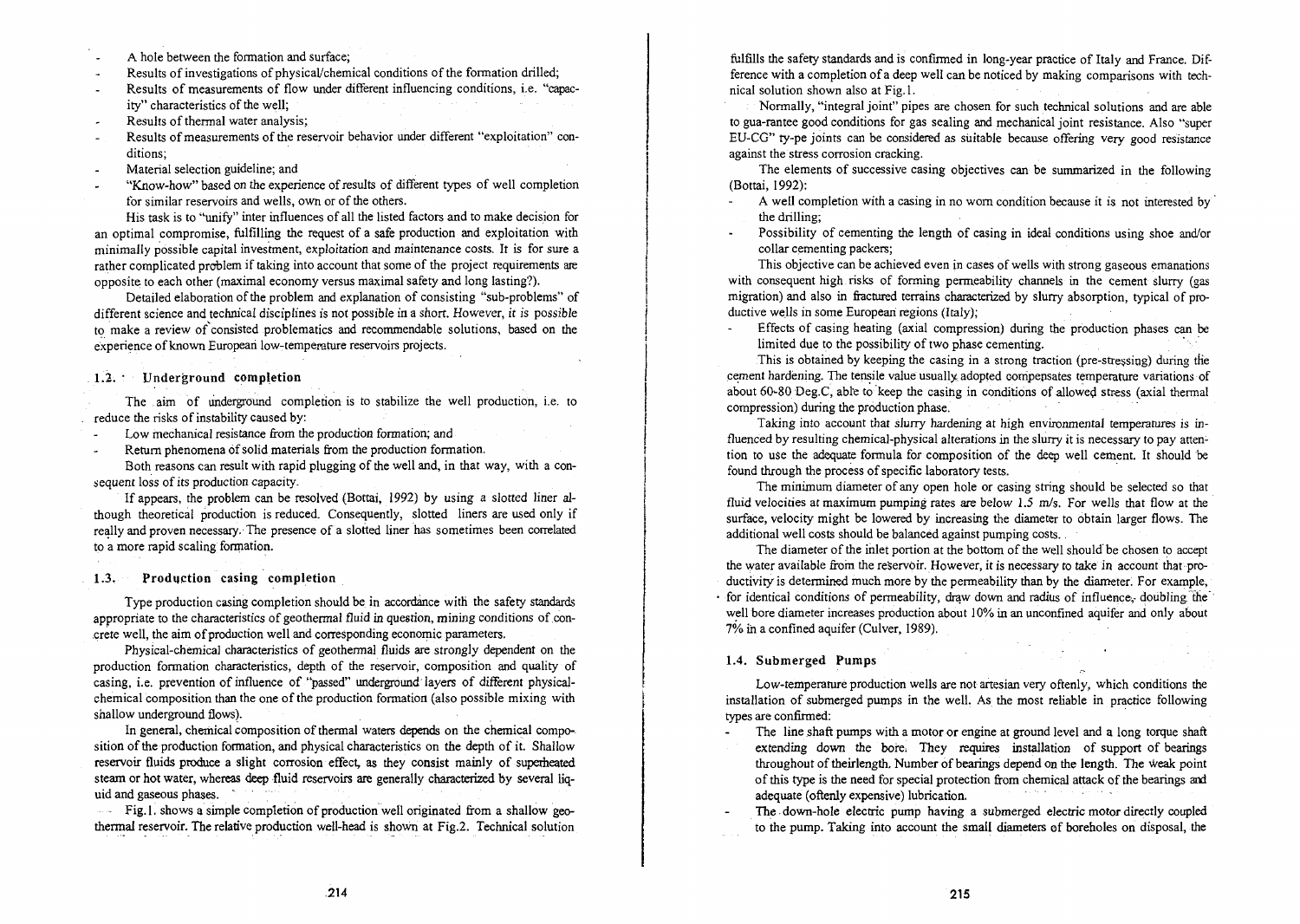motor has a very small torque radius and is consequently very long. Difficulty of sealing a submerged motor and ability of thermal insulation to withstand high temperatures is the weak point of this type of pumps.

The down-hole turbine pump, consisting a submerged down-hole boiler extracting a small fraction of the bore water heat to generate steam that feeds a compact turbine directly coupled to type pump. Fresh water is fed to the boiler through a pipe from the surface, and the turbine exhaust is led up the bore through another pipe to ground level, where can be discharged or recycled to the boiler.



Installation of submerged pump conditions installation of surface casing with size accommodated to the pump bowl diameter. Normally it should be two nominal pipe sizes larger than the bowls, to permit easy installation and to allow some well deviation. One nominal size larger diameter is permissible, but not recommended.

The choice of the pump for concrete weil depends on its characteristics and requests. However, it is necessary to pay attention not to choose too big units which can over-pump the bore and, in that way, to cause cavitation and perhaps chemical precipitation. It is also recommended not to risk by buying "cheap and good" pumps of new producers. Finally they are coming much more expensive than the ones of the proven producers with long years experience in this problematics.



Fig.10.2. Example of production we . II head for wells of the shallow r eservoir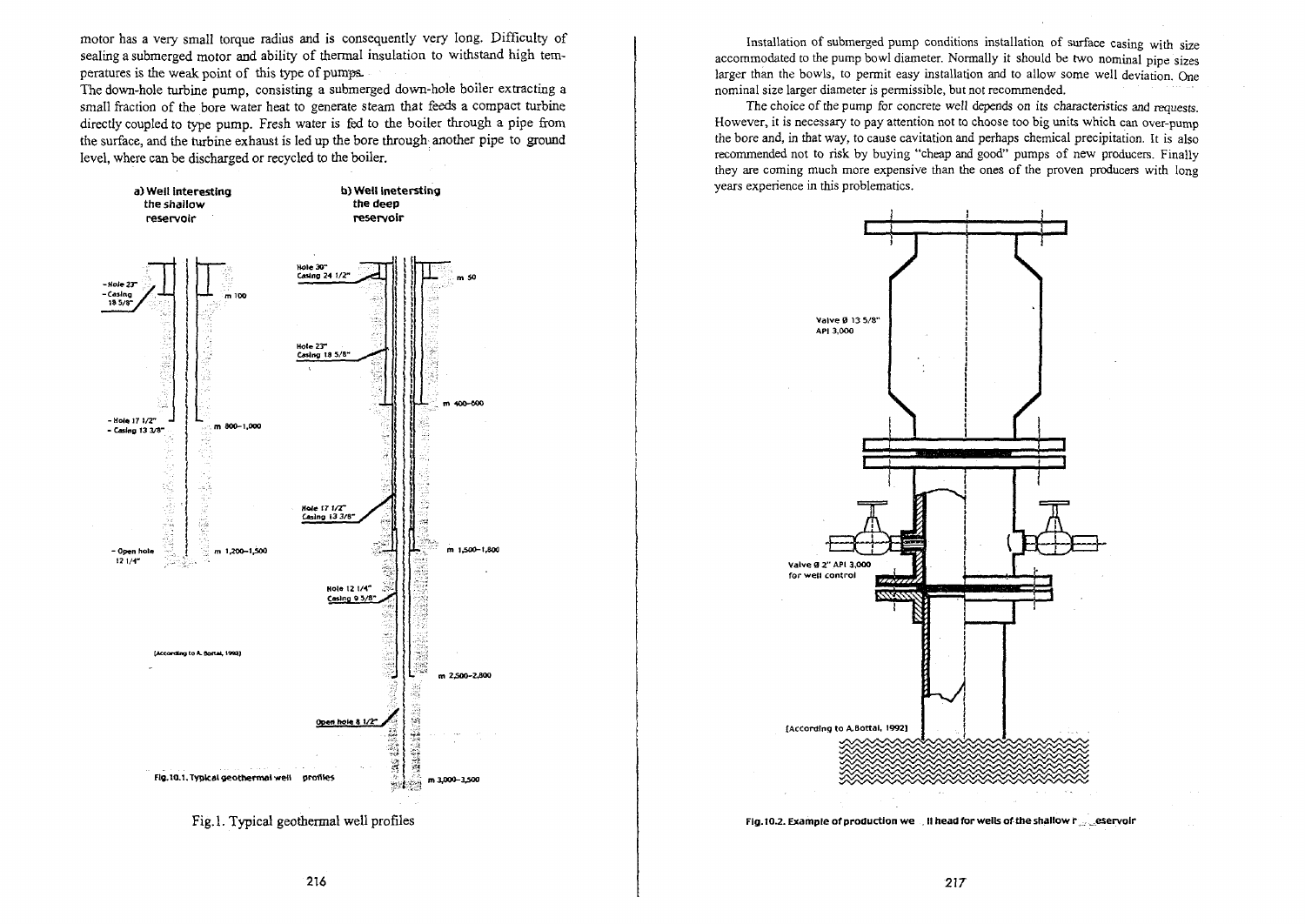#### 1.5. The Problem of Reinjection

Even not directly connected to the concrete well head completion, reinjection of effluent water of the well influences directly the management of geothermal reservoir and, in that way, also characteristics of the well itself and requests for its completion.

Beside the escorting very high capital investment costs and exploitation costs (electricity for pumping?), main limitations for wider introduction of it are the following ones (Armstead, 1982):

- Need for good information ibout the real permeability at the base of the reinfection bores in order to be sure.that it shall be sufficient to allow the formation *to* accept large quantities of water without the aid of intolerably high pumping energy;
- Possibility that silica, often present to saturation in bore waters, precipitates on the walls of reinjection bores and within the interstices of the underground formation to an extent that would entail the frequent abandonment of reinjection bores and the sinking of new ones;
- Possibility of rise of dangerous seismic effects caused by the reinfection of relatively cool waters on coming into contact with much hotter rocks; and
- Possible negative effect of introduction of relatively ccol waters on the quantity and quality of production borehole(s).

However, for the water dominated reservoirs listed limitations are practically not vajid, according to the rich experience during the last 15 years.

Reinjectioh is now widely practiced all over the world. Its introduction has been very much "helped" by the environmental protection low restrictions during the recent years, at least in most of developed countries.

### 2. CONNECTION TO THE WELL(S)

#### 2.1. Classification

Connections of district heating systems (and heating systems in general) to geothermal well(s) may be grouped in two general groups:

- Direct connections; and
- Indirect connections.

Basic difference between the groups "is that with direct connections geothermal water is used as heating fluid in the installations of heat users (open loop systems), and with indirect connections it is separated of them by means of a heat exchanger: Water with controlled chemical composition lates through the heating systems of users (closed loop system). The reason is that chemical composition of some geothermal waters or used materials for composition of the heating system allow direct use of it, and of the others do not.



Fig.3. Basic composition of direct connection to geothermal well(s)

Mostly, these are the economical reasons which caused that a typical. Mediterranean greenhouse is directly connected to the geothermal well(s) now-a-days. On the opposite very high mineralization and corrosivity of French thermal waters is the reason that indirect connections are normally used there.

### 2.2. Direct connection to the well(s)

Basic composition of a technical solution for direct connection to geothermal well can be seen at the Fig.3. It consists of a pipe-line between the well and user, a gas separator and circulation pump. The spent fluid is discharged to waste. Sometimes, when artesian pressure is enough high even the pump is avoided. Regulation of the heat supply is made my means of a hand manipulated valve, located at the well head or just before the enter into heat installation of the consumer. Such a design is often for the connection of small greenhouse units, connected as unique consumer to the well.

However, such a technical solution cannot be accepted as a proper one for a serious district heating project. Hand temperature regulation by means of control of thermal water flow doesn't give satisfactory results. It enables "improving" the inside temperature conditions, but not their real control. The system can be recommended only for milder climate regions and for early spring and late autumn protected' crop cultivation in simple greenhouse constructions. It should be obviously avoided for the winter and all year around production.  $\mathcal{L} = \{ \mathcal{L} \mid \mathcal{L} \}$  .  $\mathcal{L} = \{ \mathcal{L} \mid \mathcal{L} \}$  . The set of  $\mathcal{L} = \{ \mathcal{L} \}$ 

Complete technical solutions for direct connection to geothermal well(s) are presented at the Fig.4. In principle, they can be classified as follows:

Open loop system direct connections (Fig.4.1 .a); and  $\overline{a}$ 

Semi-open loop system direct connections (Fig.4.1.b).

Open loop system is practically the one of the Fig.4.1. with addition of temperature control by means automatic or semi automatic thermal water flow control (quantitative temperature regulation).

Semi open loop system differs of the open loop one with the incorporation of qualitative temperature regulation, i.e. heating fluid flow in the greenhouse heating installation is constant, only its temperature changes depending on the plant requests and outside climate conditions. However, the thermal water flow is changeable, depending on the part of the return water which is taken back in the installation to. mix the fresh one in order to reach needed temperature in the heating installation.

As understandable from previous elaborations, open loop system is practically the single-pipe thermal water distribution, and the semi-open loop the two-pipes distribution system.

Both systems can be combined with the use of heat pump (Fig.4.2. c and d), and back-up boilers (Fig.4.2. a to d).

#### 2.3. Indirect connection to the well(s)

When geothermal water is of very high temperature, corrosive or with high inclination to scaling, in most cases the indirect connection to the well is techno/economically justified solution. Thermal water is, in this case, separated from the heating fluid in greenhouse heating installation(s) by means of heat/exchangers. The purpose of the heat exchangers is to transfer the heat from the geothermal. to the heating system medium whilst keeping the two separated. Again, like for the direct connections, technical solution can be arranged for quantitative regulation of heat supply (Fig.5.a), or for the qualitative one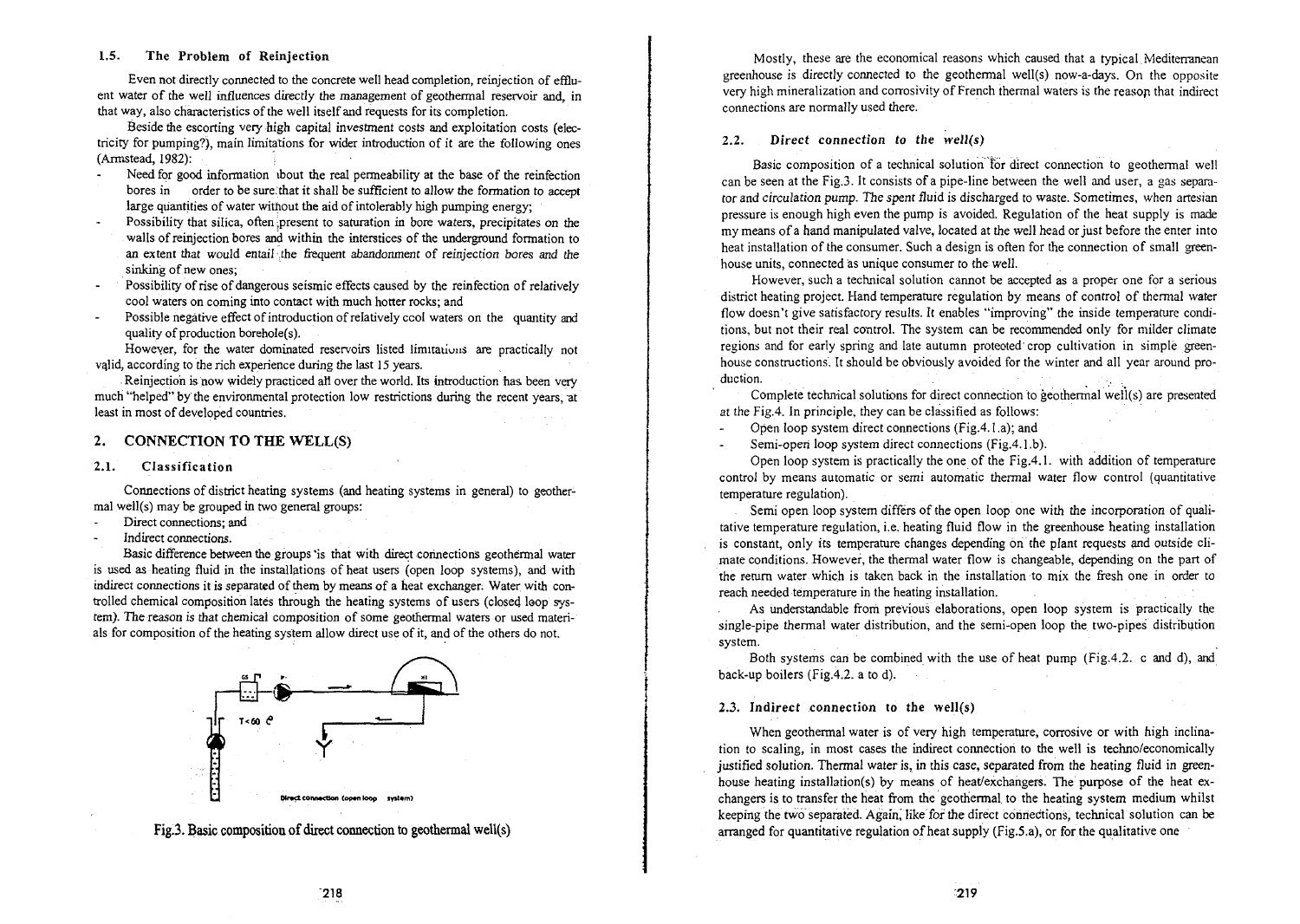



Fig.5. Basic type of indirect connection to geothermal well(s)

temperatures in the greenhouse. The area under the curve (shaded in Fig.6) is proportional to the number of so-called degree days in a year below a given temperatures defined as the accumulated sum of degrees (mean or average temperature) below the given temperature (value for the total number of the days in the year.

*It is* generally found to be more economical to install fossil-fuelled boilers to cover the usually very brief periods of peak demand than to provide geothermai capacity sufficient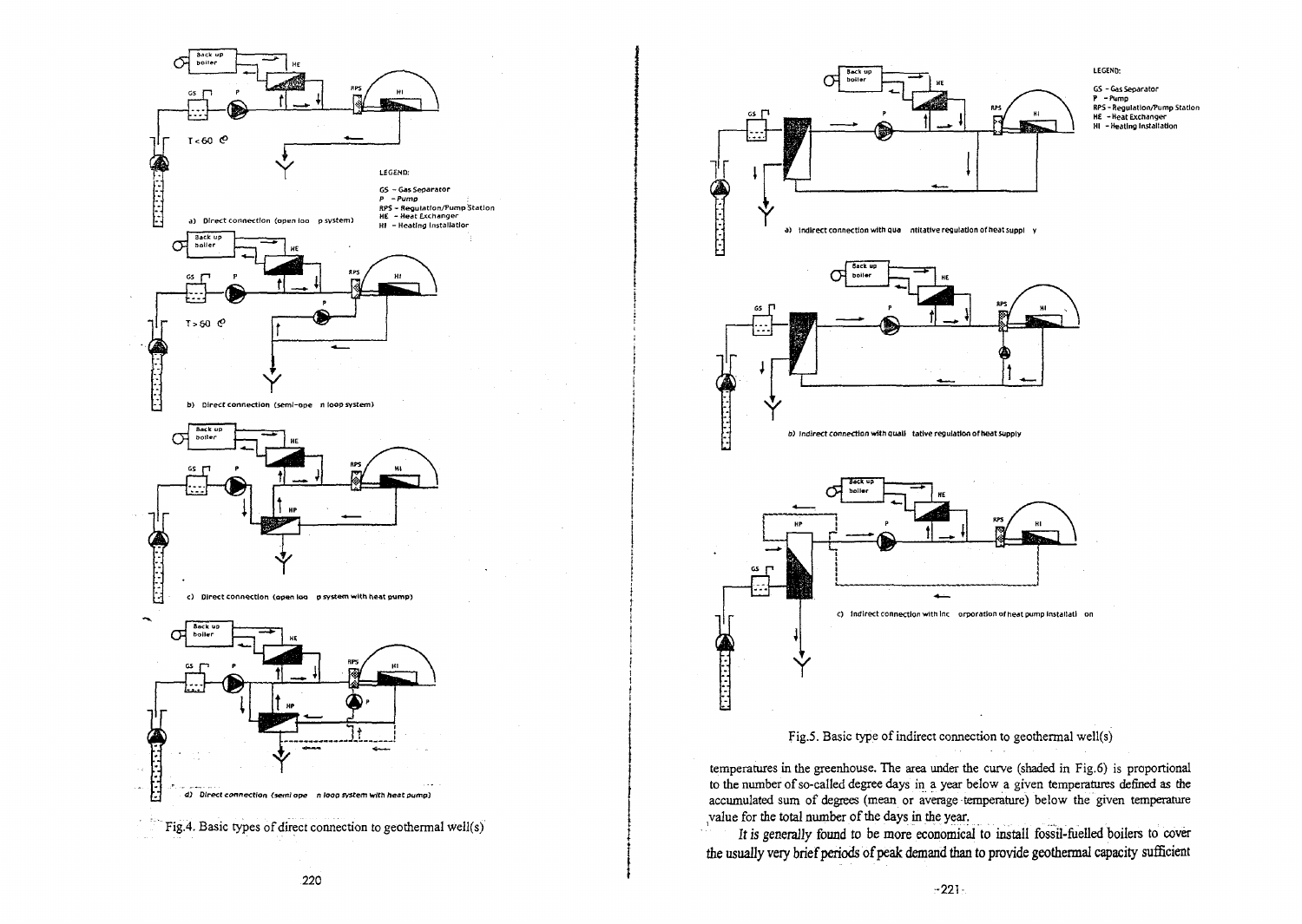for all heat loading situation. For example, heat demands over 50% of the maximal one in central European climate conditions participate less than 5-8% of the total annual heat consumption. When putting this information in comparison with the fact that a boiler plant requires a comparatively low capital investment (but is expensive to operate), it makes it typically more economical for heat generation for intermittent peak load applications than would the provision of additional geothermal well(s) and all consisting necessary technical completion. However, it cannot be true when *some cases of direct connections* are in question. The addition of special heat exchanger plus the capital investment costs for the boiler plant completion can exceed the ones for additional well(s) completion when small systems are in question and when shallow thermal water reservoirs are on disposal.





### 2.5. Choice of Type of Connection to Geothermal Well(s)

Problem of the choice of type of connection *to* geothermal well(s) for concrete cases is of complex nature. A feasibility study preparation is obviously necessary before taking the final decision, which should include all the influencing factors, such as are:

- Chemical composition of geothermal water on disposal;
- Geothermal reservoir characteristics, i.e. stability of the heat supply over the year;
- : Capital investment costs for technical completion of the well(s) for exploitation; in total and per used heat unit;
- Capital investment costs for technical completion of a boiler plant with the same  $\tilde{\phantom{a}}$ heat power and for the local most economical fossil fuel on disposal;
- The same for heating systems of the consumer(s);  $\overline{\phantom{a}}$
- Type of heat consumer, i.e. heat load consumption characteristics over a typical climate year;
- Exploitation costs of the geothermal heat supply system per year and per used heat unit;

The same for a boiler plant with the most economical fossil fuel on disposal;

- The same for maintenance costs;
- The same for amortization costs;
- Influence to the environment;
- Influence of the costs for environment jl protection for both technical solutions of heat source completion;
- Recognition and estimation of influence of additional costs, such as can be the support of experts or specialists for resolving untypical exploitation problems;
- Influence of the stability of heat supply over the year (in some countries the supply of fossil fuels is not stabile at the state basis, and sometimes at the regional basis); and
- Possible use of benefits offered by state funds for development of alternative heat sources and their influence to the finally used heat unit.

Generally, except for some demonstration projects, such type of analysis results with an orientation towards the most simple possible technical solutions mainly in order to avoid initial high capital investment costs. Further on, during the project development and. exploitation, improvement are incorporated according to the dictate of real situation.

Such an approach has positive and negative sides. Positive is that expensive design mistakes are avoided. They are normally one of the consequences of weak knowledge about the real nature of geothermal reservoir and fluid during the initial period of development. It is also very rare to go directly to development of sophisticated greenhouse complexes for expensive production with geothermal heating of new wells. Normally, beginning is with simple plastic covered greenhouses for cheap production which cannot pay high initial capital costs. Further on, together with the development of the protected crop production quality, also improvement of the quality of technical solution of the connection is incorporated. Meanwhile, the user has time to learn the problematics of direct application of geothermal energy and to come to the real project requests connected to the geothermal energy use in it. •

Negative side is that simple technical solutions normally doesn't consist necessary measures for proper reservoir exploitation and environmental protection. Only a small part of available heat energy is used and environment thermally polluted. Sometimes also geothermal reservoirs damaged.

However, due to the multidimensional character of the problem, conditioning engagement of experts of different science and technical disciplines, it is difficult for a greenhouse owner to enable composition of a team of designers enough good to guarantee optimal techno/economic justified technical solutions. State organizational and financial support is necessary for that, at least on the state of "know-how" of today.

#### 2.6. Examples

*a*) Simple direct connection - Demonstration greenhouse complex at Kralova pri Senci *(Slovakia), but also at Eleochoria (Greece), etc.:*

The well of 52°C and flow of 45 m<sup>3</sup>/h stimulated development of a demonstration greenhouse complex consisting 7 greenhouses heated with different geothermal heating instal-lations and a small open field heating. Geothermal water is of  $HCO<sub>3</sub> - Cl - SO<sub>4</sub> - Na$ type, with mineral content of 7.7 gr/1 and inclination-to crusts deposition.The well FGS-A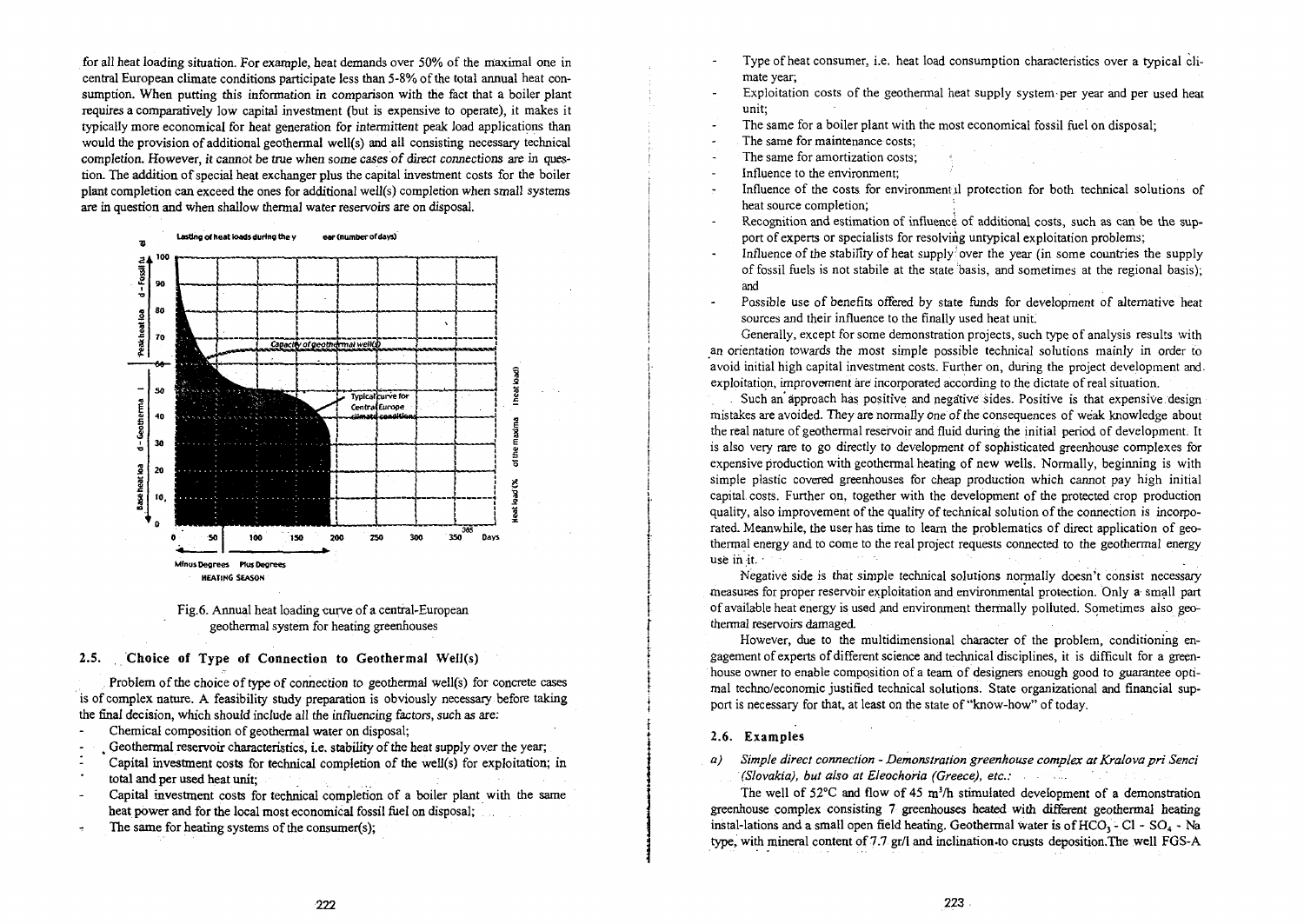is artesi-an and available pressure allows to avoid use of water transportation and circulation pumps.

Technical solution of the connection of geothermal project to the well (Fig.7) consists of a steel tank of 15,625 1 installed 3.5 m above the ground level and a  $\varnothing$ 150 mm PVC pipe with polystyrene thermal insulation for thermal water transmission to the greenhouse complex and  $Q100$  mm for distribution between greenhouses.3.5 m water pressure is enough to overcome flow resistances in each of the connected heating installations. Heat supply regulation goes manually by use of connection plastic valves ins. ailed before the enters of all the greenhouses. Pipe material allows temporal cleaning of crujt in installation with HCL solution.

Reasons to make a choice for such a type of connection to geothermal well have been the following:

- Geothermal water is aggressive and with inclination to crust deposition. Use of nor- $\mathbf{r}$ mal pipe and equipment materials (steel and bronze, or similar) conditions indirect connection of heating installations to the well: heating installations to the well:
- Complex of greenhouses consists of a very small production surface (about 800  $m^2$ ) under very simple constructions, without regulated ventilation and  $CO<sub>2</sub>$  concentration;
- Cultivated cultures are mainly vegetables, i.e. cheap it is a cheap production;
- Climate conditions during the production season are rather stabile, i.e. there is no sharp daily changes;

If intending to introduce indirect connection with the proper material in the primary (geo- thermal circuit) and conditioned pump installation in the second circuit, capital investment costs for that are higher than for the greenhouse constructions and production technology together. Small and cheap production cannot return such an investment in an acceptable time period. Costs of temporal cleaning (during the non-productive period of the year) and changes of damaged part of installations (two heating installations are made of steel pipes) are many times lower than necessary annual repayments under the best possible credit conditions.

### *b) Direct connection of geothermal heating installations for greenhouses in Srbobran (Yugoslavia)*

Geothermal water is rich with  $O_2$  and  $CO_2$  and is sightly aggressive to steel in their presence, i.e. conditioning good de-airaition if intending to use direct connection of the greenhouse heating installation. On the other hand, rather small project cannot pay the costs of necessary expensive plate heat exchanger. Strong regulation for environmental protection conditions low temperature of the effluent water.

Resulting techno/economically feasible technical solution (Fig.7) consists of the following elements:

 $\mathbb{Z}$ Deaeration tank;

- Water tank for compensation of peak loadings;  $\overline{a}$
- Pumps for geothermal water circulation through the heating installations;  $\sim$
- Collection tank for effluent water with regulation of effluent temperature;  $\overline{\phantom{a}}$
- Necessary measuring and regulation equipment  $\overline{a}$

After dearation geothermal water goes to the collecting tank, where the residual air and gas is removed. The undissolved particles are collected at the bottom of the tank, which is cleaned out from time to time. Tank is enough big to cover 2-3 hours lasting peak demands of consumers. The pipeline is made of carbon steel and insulated with glass-wool wrapped in aluminum foil.

The geothennal water is automatically controlled as a function of water level in the tank, with a control unit, which consists of: the water level sensor, the adapter and water level regulator and the valve operated with a servo motor. The water level is controlled with an on/off switch, commanding the operation of pumps for supplying deaerated water for the users.

The technical design of flow regulation is appropriate for clean fluids, but due to the aggressive features of the thermal water, many operational problems occurred in exploitation. Investigations are in progress for adoption of an anti-corrosive additive in order to protect the most sensitive elements of the control system.

*c) Indirect connection of greenhouse's heating installations to geothermal well inJunakovich (Yugoslavia)*

The deaerated geothermal water (Fig. 8) is pumped from the collecting tank through the three-way valve, directly to the heat exchanger. The surplus water goes back to the tank. The return water of about 40 Deg.C temperature from the heat exchanger flows back to the tank and discharges to a swimming pool.

For heating greenhouses above 2 Deg.C outside temperature, the thermal water of about 45 Deg.C is pumped through the three-way valve by the P2 pump to the collector. The circulating pumps P3 distribute the water from the collector to the heat consumers G1, G2, G3 and G4. The returning water of 37 Deg.C goes back to the return water collector and later to the heat exchanger.

For the heating regime above -5 Deg.C outside air temperature, the thermal water of about 30 Deg.C goes from the heat exchanger through to the three way valve and pumped to the primary cycle of the heat pumps, then returns back with a temperature of about 22 Deg.C to the heat exchanger. In the secondary circle of the heat pumps, the water from the condensers at a temperature of 70 Deg.C, goes to the transportation pump P2. The further circulation of heating fluid is the same as in the previous case, except that the returning water flows to the condenser of the heat pumps and not to the heat exchanger.

For outside temperatures down to -18 Deg.C, the hot water of about 90 Deg.C is pumped with the P2 circulating pumps to the consumers and the returning water of about 70 Deg.C goes back to the boiler plant.

The automatic control system of the geothermal plant consists of the following control devices: temperature sensors for outside and internal temperatures; electronic contro! unit and servo motors for operation of the three-way mixing valve.

Three regulation circles are applied. The first regulation circle controls the water flow behind the PI supplying pump, but before the HE heat exchanger. The temperature sensor provides signs for the electronic regulator to control the water mixing process in order to reach the necessary heating fluid temperature of 45 Deg.C. The second regulation circle controls the water flow behind the heat exchanger but before the heat pumps. The main task of the regulator is to select the necessary heating regime: The outside air temperature sensor gives signs to the electronic regulator in order to provide geothermal water for the heating circles of the heat pumps. The third regulation circle controls the mixing of cooled water with thermal water to be discharged into the swimming pool. The heat pump operation is controlled by the temperature sensor of the returning water which switches the heat pump compressors on and off, successively.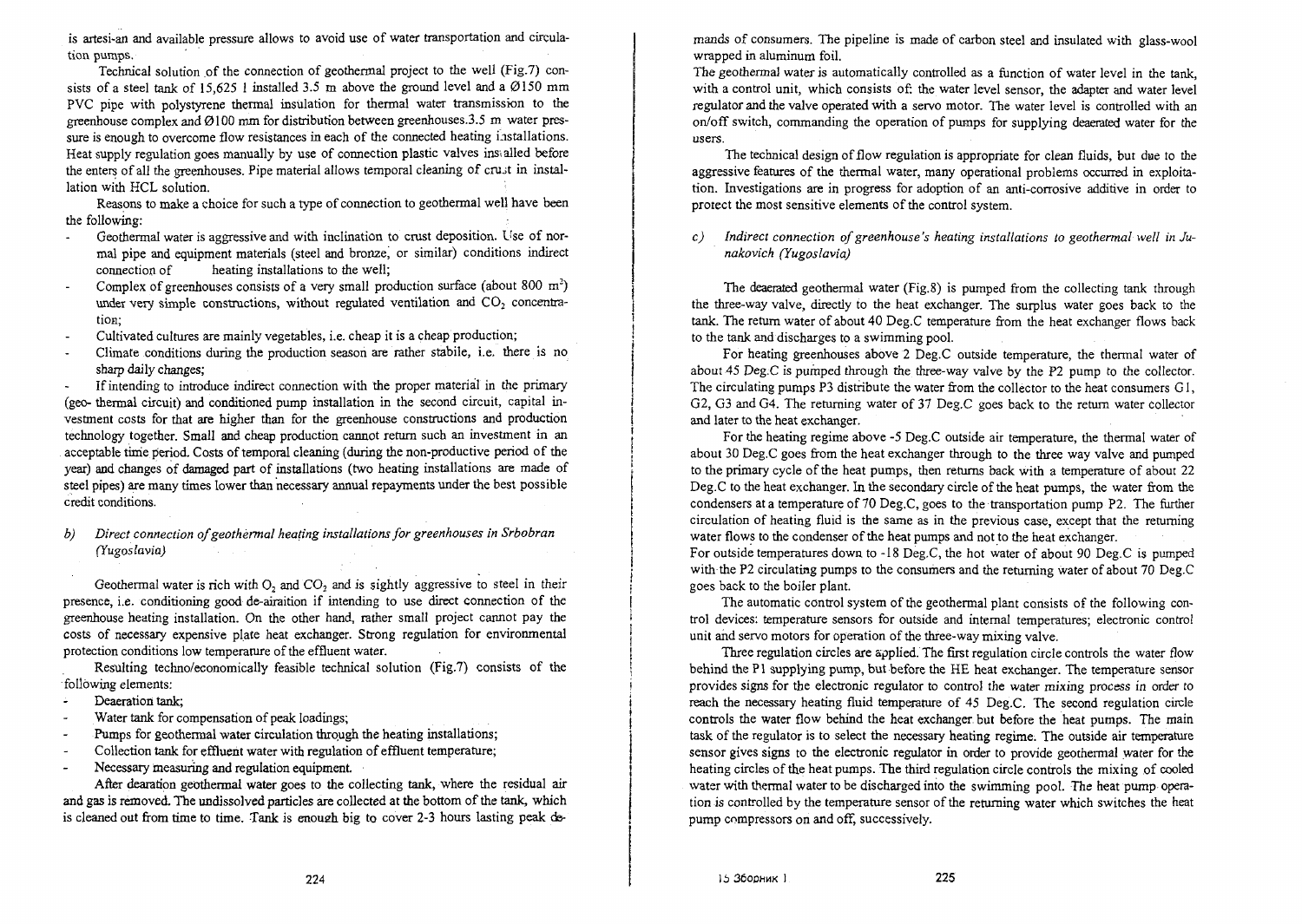This geothermal water supplying system is a rather complex but well designed multipurpose scheme. It assures a good annual heat loading factor for the geothermal source and an economical use of the whole system including the heat pumps and the peak boiler plant. For large heat requirements, the economy of heat pumps may be questionable because of its high capital investment costs and the fairly high level of electricity prices in the region.

 $\widehat{\mathbf{3}}$ 

Send (Slova

xi. h Kralove pri

ection o 1

Fig.9.5. Well



## **4.7. Literature & References**

01. Akkus, M.F.: BALCOVA-IZMIR DISTRIBUTION SYSTEM; First FAO/CNRE Workshop on Geothermal Energy Use in Agriculture, Skopje (Macedonia), March 1987



**15'** 227